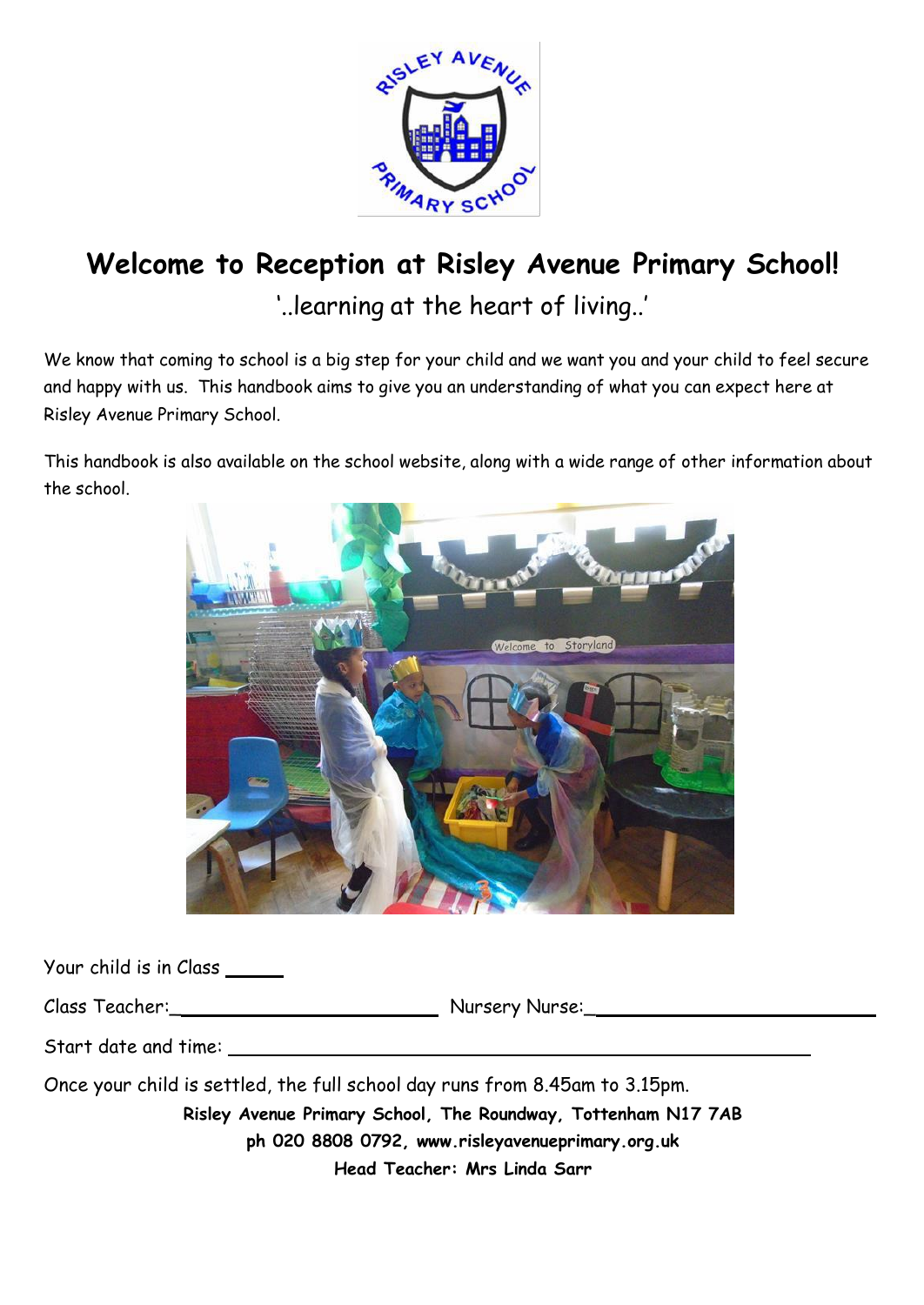## **Working with you**

We will always try to keep you up to date with what is happening in school, from day to day incidents, to topics we're studying, and ways you can support your child's learning at home.

The pandemic has changed some aspects of the way we are able to work with parents. (Please see our school website for the full current Risk Assessment). Nevertheless, our highest priority is the wellbeing and progress of your child. Please do talk with your class teacher first if you have any concerns or questions.

**To read our newsletters, find out what's happening in class, in school and to manage online payments,download these apps:**



- **Risley Avenue Primary School:** For easy access to our website (www.risleyavenueprimary.org.uk) on your phone
- **ParentPay:** Day to day messages to parents from the school office are sent through this app. Our school is completely cashless. All online payments (trips, school meals etc.) are made through ParentPay.
- **Class Dojo:** to see our weekly newsletters and get reminders about events in class and across the school. This is also a great way to communicate directly with your child's teacher.

**If you have any difficulty with these apps, please go the school office.**

**We must have current phone numbers and email address we can reach you on at all times. Please update your contact details as soon as they change.**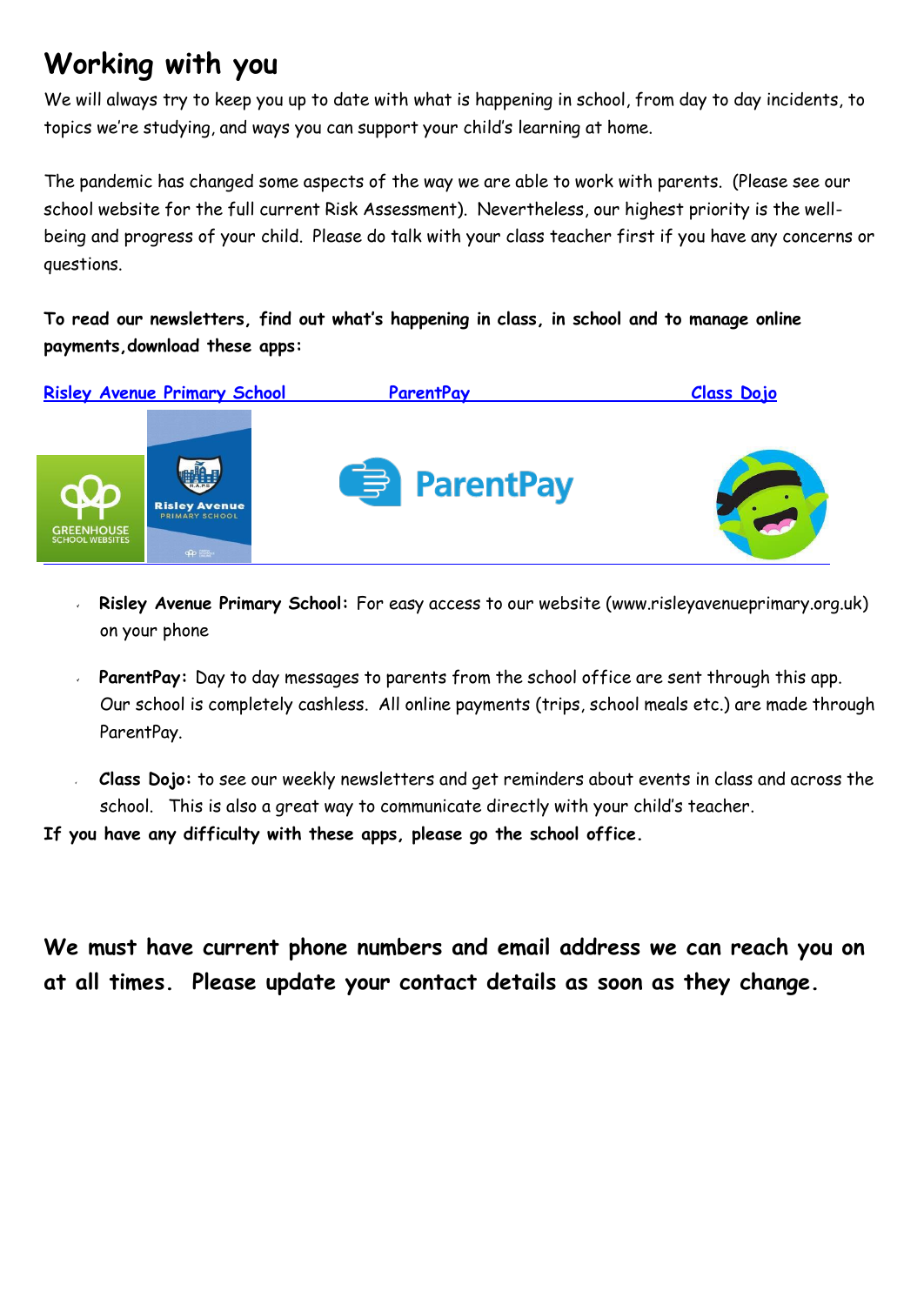## **Getting started**

#### **Your child's first days:**

- Please enter and leave the school through the Early Years gate on The Roundway.
- Every child in Reception will attend for a few half days while they get to know us and settle in. Times are as follows:

Mornings 8.45am -11.45pm Afternoons 1.00pm-3.15pm Full time 8.45am – 3.15pm

- We aim to get every child in for their full offer as soon as we can. Your class teacher will talk to you about how your child is settling in.
- $\sim$  Please be aware that this will be different for each child arrangements for your child should be discussed with your child's teacher.
- Following current guidelines, you may be asked to wear a mask if you need to come into the school building.

#### **For full attendance, a child should be able to:**

- Separate from parent/carer easily
- Move independently around the classroom and playground
- $5$  Stay awake and energetic through the session
- Cope with changes of adults in class without distress
- Stay within the set boundaries of the playground and classroom
- Behave appropriately and non-aggressively for the majority of the time
- Manage their own personal hygiene including using the toilet and feeding themselves

#### **Regular attendance**

Please attend every day. This helps your child settle quickly and make rapid progress. If your child is unwell, please call the school to let us know your child cannot attend. Once your child is 5 years old, we are legally required to expect 100% attendance.

Medical evidence may be required for absence through illness.

#### **What to wear to Reception:**

Children from Reception to Year 6 are required to wear full school uniform.



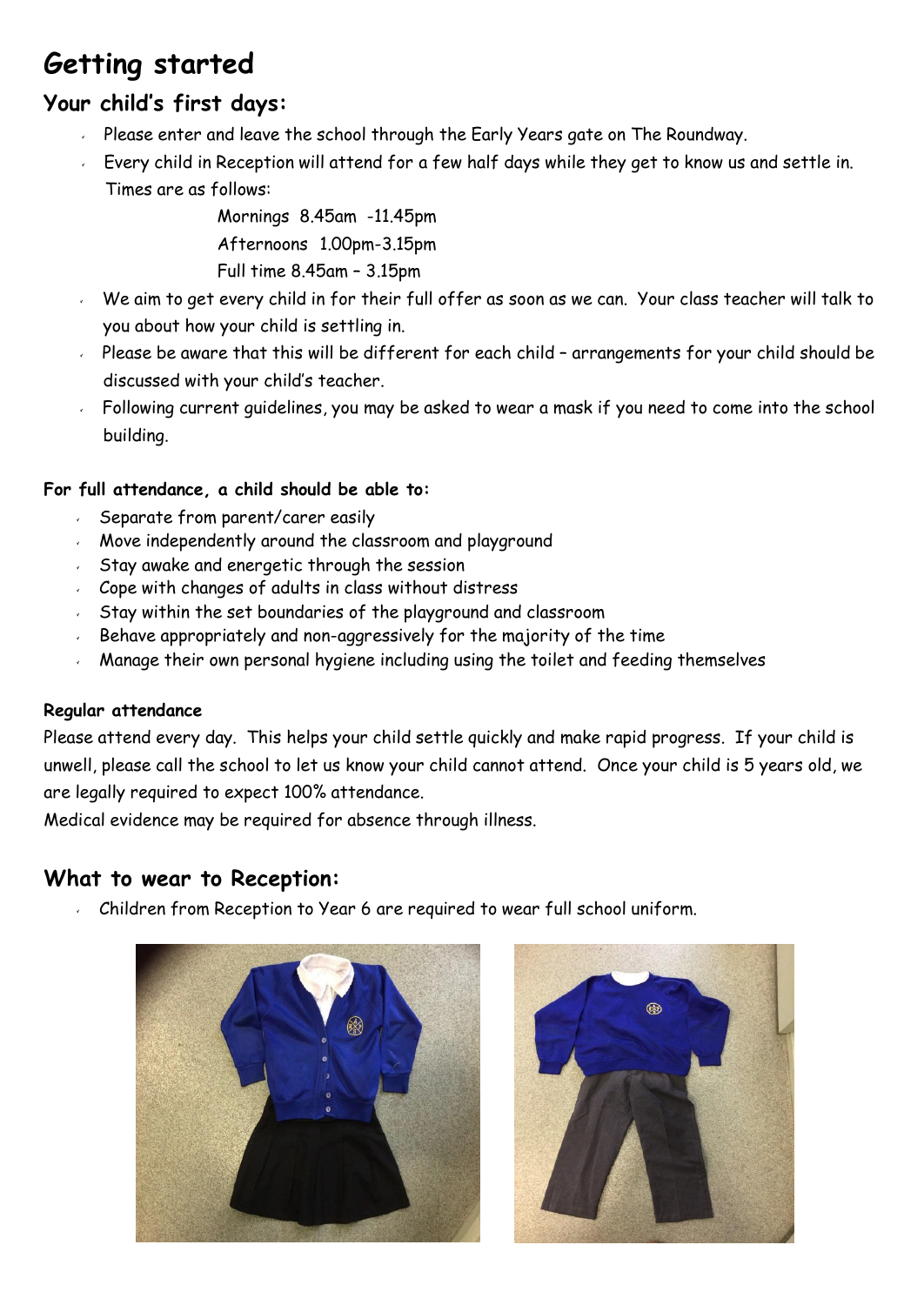Our uniform is sold in local uniform shops:

**Divine Schoolwear**, 3 Northumberland Park, N170TA, ph 02082169113, [www.divineschoolwear.com](http://www.divineschoolwear.com/) or

**Star School Uniforms**, 32 Church Rd N178AQ ph 02088856575, [www.staruniforms.co.uk](http://www.staruniforms.co.uk/)

### **Please make sure that your child's name is written on any clothing they might take off at school.**

#### **What to bring to Reception:**

- A pair of wellington boots to keep at school for rainy days.
- $\sim$  A full spare set of uniform in case of accidents. Please make sure this set of clothes is clearly labelled with your child's name.
- $\sim$  We will give your child a plastic zip bag to use as a reading folder. Please keep this folder in their Risley school bags and send both folder and bag into school every day.

### **Eating and drinking in Reception:**

- Risley Avenue Primary School is an accredited Healthy School. We teach our children the importance of healthy eating and keeping active and we ask for your support in this.
- We provide fruit and a choice of milk or water at snack time every morning.
- $\sim$  All Reception staff prioritise the safety children with food allergies. Please ensure your class teacher is kept up to date with allergy information.
- Children have a lunch break from 11.45-1.00 and they eat lunch in the canteen.
- School dinners are free to children from Reception to Year 2. If your child does not like school dinners, you are welcome to send in a healthy packed lunch. Please inform the school office if you are changing from school dinners to packed lunch.
- Canteen menus run on a three-week cycle and are available on the website.

## **Extended day:**

- We have both breakfast and after school care provided on-site.
- $\sim$  We run our own breakfast club with the support of The Magic Breakfast from 7.45 am. There is a charge of £1 for attendance. Breakfast is provided free of charge. Children in Reception are escorted to their class by an adult.
- After school provision is run by Kidscape [\(www.kidscapeafterschoolclub.vpweb.co.uk\)](www.kidscapeafterschoolclub.vpweb.co.uk).
- More details about both clubs can be found on the school website, or from the school office.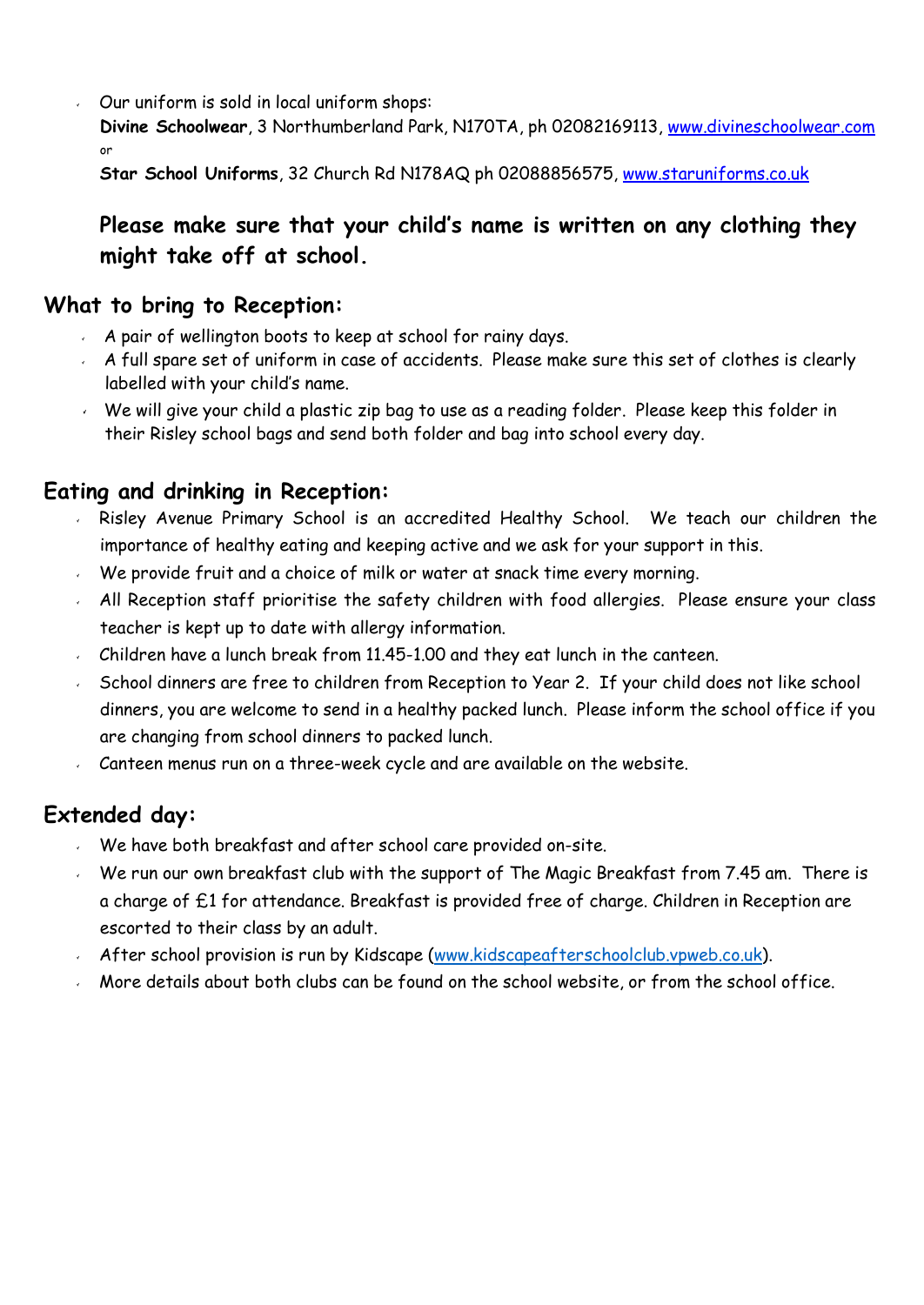## **Learning at school**

The Reception curriculum builds on the Nursery curriculum.

The Early Years curriculum has 7 areas of learning:

- **Personal, Social and Emotional Development –** developing independence skills, being able to work and play co-operatively with others and to understand their own and others' feelings.
- **Physical Development –** securing whole body and eye-hand co-ordination
- **Communication and Language Development –** listening attentively, speaking clearly, holding conversation using a wide vocabulary, being able to express their ideas and feelings
- **Literacy –** becoming a reader and a writer
- **Mathematics –** counting reliably, beginning to use number facts, developing understanding of calculation
- **Understanding the World –** beginning to understand about past and present, developing a sense of their own community, observing the natural world
- **Expressive Arts and Design –** experimenting with role play, making music, singing and dancing, painting, junk modelling to develop their own ideas. Safely using a range of tools and techniques.

If your child has been to Nursery, there will be much that they will recognise about the Reception day. The main difference is that in Reception children also learn to read and write.

We teach reading and writing through the phonics programme 'Read, Write Inc'. You will be invited to a meeting early in first term to see how the programme works and to explain how you can help your child with their homework.

Phonics sessions happen first thing every morning, so if your child is regularly late to school, this is what they will miss out on.



When children are not working directly with an adult, they choose how they spend their time. Through planned play, we develop children's capacity to think critically, to communicate effectively, to solve problems and to enjoy new learning. We aim to support your child to develop great learning habits which will stick with them through their lives.